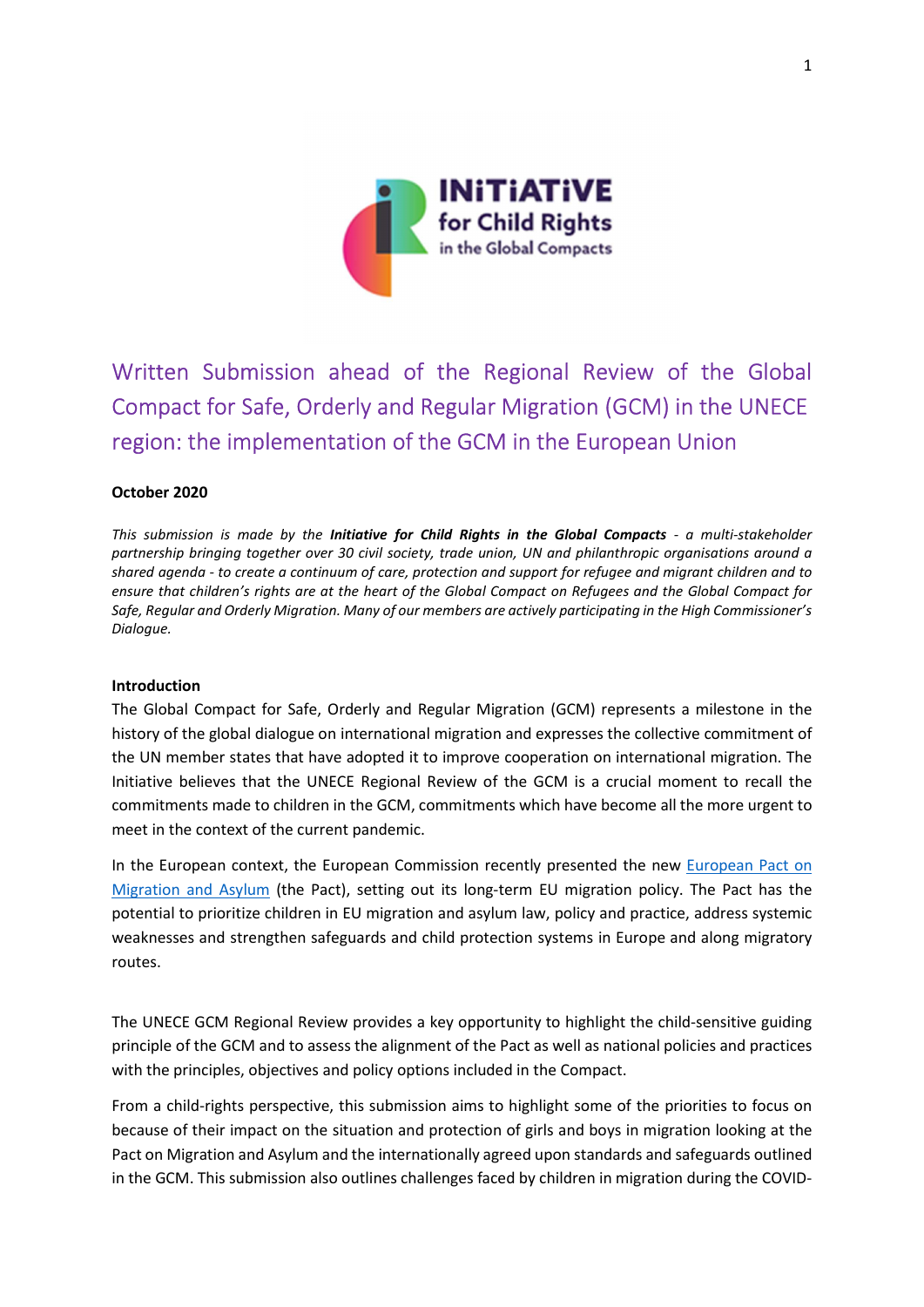19 pandemic and how the GCM can be a useful tool to guide EU Member States in their responses to them.

This submission will focus on 4 key priority areas:

- 1. Best Interests of the Child: the importance of including the necessary safeguards to operationalize the best interests of the child principle within the Pact
- 2. Child Immigration Detention: concern that the Pact might lead to more immigration detention of children, against what is stated in the GCM.
- 3. Family Reunification: its importance for children and families, the welcome developments in the Pact and the importance of increasing opportunities for and eliminating barriers to family reunification.
- 4. The impact of COVID 19 on migrant children and how to ensure children and families in migration access appropriate support.

#### 1. Best Interests of the Child

The overarching principle of the best interests of the child is an obligation under the Convention on the Rights of the Child (CRC). Abiding to this principle requires that any migration decision is made in accordance with child rights as prescribed in the CRC.

The best interests of the child is a cornerstone of the CGM's child sensitive guiding principle and applies to any situation concerning children in the context of international migration. The GCM refers to specific situations where a determination of the best interests of the child is paramount in guiding decisions.

The GCM emphasizes the need for an effective national child protection system to ensure that all immigration related procedures and decisions, as well as other immigration policies and programmes, are established with the best interests of the child at their core. Hereby, special attention should be paid to unaccompanied and separated children at all stage of migration (objective 7 (e,f)). Both objective 7(e) and objective 11(e) emphasize that the involvement of child protection authorities is essential in this context. The GCM also confirms that best interests of the child considerations are particularly important in policies and procedures regarding border management (objective 11(e)), (alternatives to) immigration detention (objective  $13(h)$ ) as well as safe and dignified return (objective  $21(g)$ ). Additionally, the views of children and youth should be duly heard and considered throughout immigration processes, to empower and reduce the vulnerability of children and youth (objective  $7(f)$ ) and of young women and girls in particular (objective 2(b)).

In the context of return (objective  $21(g)$ ), a best interests of the child procedure should be carried out to determine whether return is indeed in the child's best interest. This requires specific procedures to be implemented in every decision-making process that could lead to the return of a child, before a return decision is issued. The child's individual situation needs to be assessed, thereby considering the right to reside in the country on the basis of human rights law or other regularization pathways. Such a procedure needs to include safeguards to ensure due process, as well as implementation through voluntary departure with appropriate and child-specific reintegration assistance.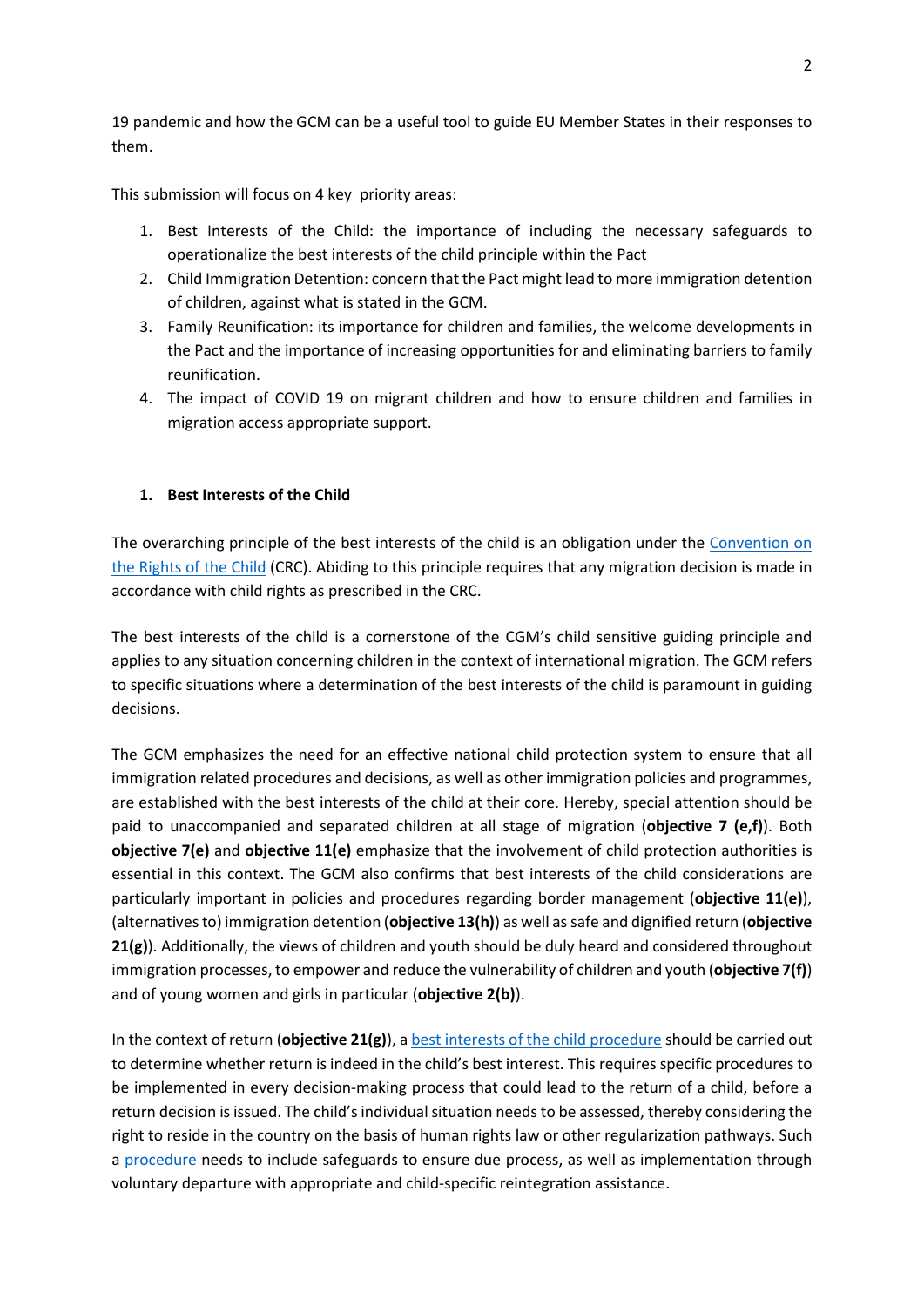At the EU level, the explicit reference in the new European Pact on Migration and Asylum to the best interests of children as the primary consideration in any decision concerning a child – whether in the context of asylum, relocation, family unification or returns – is an important signal reaffirming the EU's strong commitment to child rights. However, the Pact does not sufficiently address the necessary safeguards to ensure that every migration decision in any EU Member State has the best interests of the child as its primary consideration.

The proposed asylum and return border procedures seems to be based on a binary approach in which everyone who is likely to be denied asylum should be immediately returned. This could deprive people of the possibility of accessing pathways for other forms of international protection or regularization under other grounds according to Member States' national legislation, especially if important safeguards related to non-refoulement, best interests of the child and protection of family and private life are not explicit.

Within the EU, at the national level, child friendly information is still too often absent, asylum and return decisions are made with little to no involvement of social services or child welfare agencies and proper reintegration plans are often lacking<sup>1</sup>. Clearer language stating that no child should be returned unless this has been determined to be a sustainable solution in her or his best interests would ensure that said safeguards can less easily be omitted by EU Member States.

# 2. Child Immigration Detention

With the adoption of the GCM, governments across the world committed to use alternatives to detention and to take a human rights-based approach to the detention of migrants. Governments also agreed to work towards ending child detention and promoting community-based care arrangements, to assist migrants in situations of vulnerabilities and to review existing policies with a view not to create or exacerbate vulnerabilities (objective 13(a, b, h)).

Despite committing to "providing effective alternatives to detention" for children,<sup>2</sup> the new Pact may lead to increased and longer detention, including for children and families. It states that during the pre-entry screening, everyone crossing an external border irregularly, or disembarked after search and rescue (SAR) operations, will not be authorized to enter the territory. This implies that children and families with children could be detained in designated facilities for up to ten days. After this period, people will be channeled into the return or asylum procedures, which, for certain groups, will take place in the same border facilities. The same screening procedures will also apply to people already on EU territory, regardless of how long they have been living in Europe, if there is no indication that they have entered regularly. In this case, people can be detained in specialized facilities for up to three days.

In some EU Member States, detention could become the norm for the whole duration of the asylum and return border procedures, which may last up to six or even ten months in cases of "exceptional mass influx" or risk of it, contravening international principles of necessity and proportionality.

<sup>&</sup>lt;sup>1</sup> Save the Children, Protection Beyond Reach – State of Play of refugee and migrant children's rights in Europe, 2020, pp. 24-25 (see <u>here</u>). 2 Communication on a New Pact on Migration and Asylum, section 2.4 on "Supporting Children and the Vulnerable", page 7, at: https://eur-lex.europa.eu/legal-content/EN/TXT/?qid=1601287338054&uri=COM%3A2020%3A609%3AFIN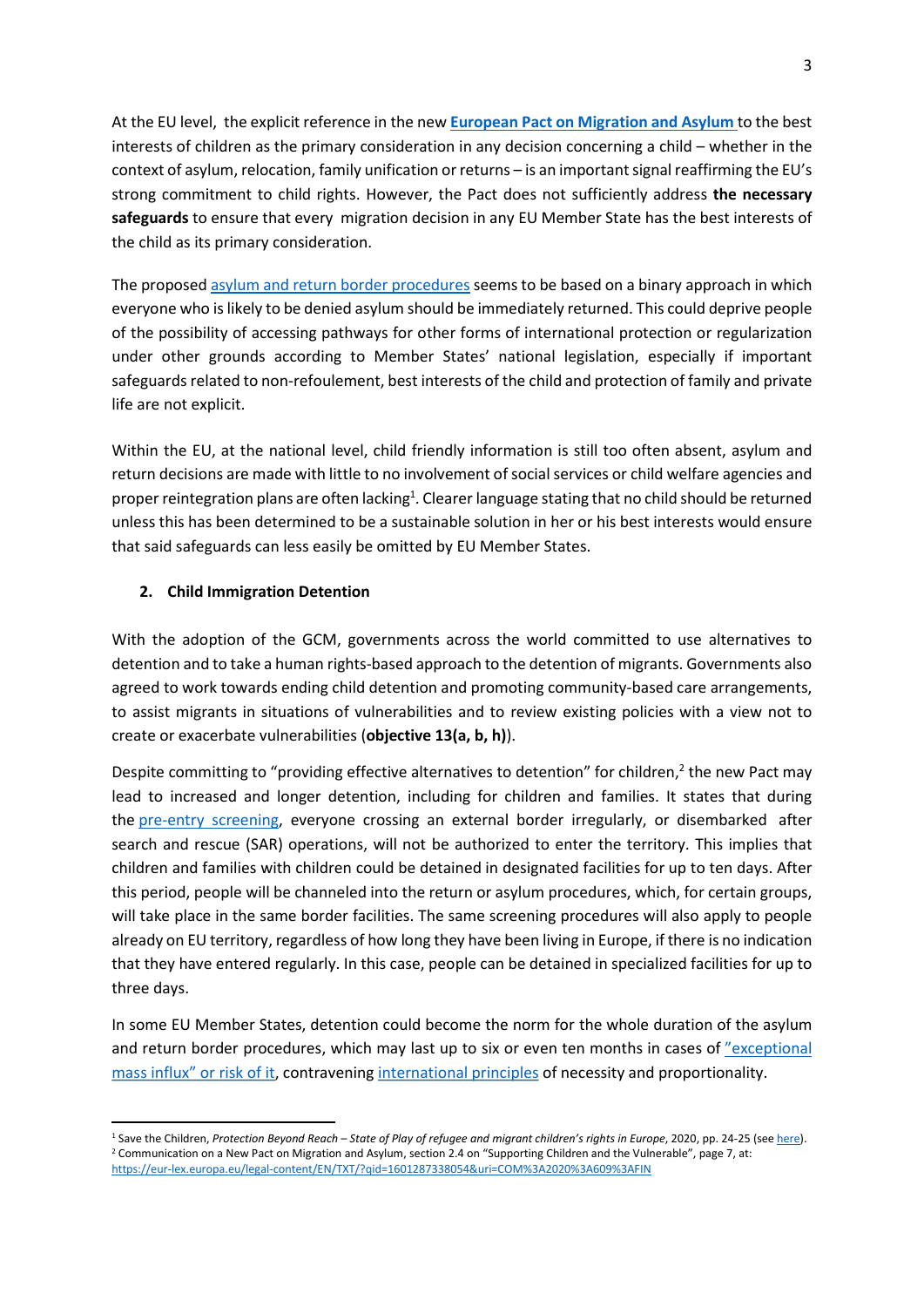Children in families who are under 12 are exempted from these procedures, as well as children who are unaccompanied. However, children aged 12-18 who are accompanied by their parents or other caregivers are required to undertake the border procedures, which could translate into detention and lack of access to regular pathways beyond asylum. The exemption from the border procedure for children under 12 does not apply in case of "security concerns".

The term "security concerns" raises questions with regards to its meaning and scope, leaving the right to exemption from the border procedure for children under 12 open to interpretation. Therefore, all children under 18 should be exempted from the border procedure, to uphold the definition of children as per the Convention on the Rights of the Child, which all EU Member States have ratified, and to ensure internationally agreed upon safeguards and standards for children in the context of migration.

Despite the internationally recognized definition of children being every person until the age of 18, this proposal draws a new line in the middle of adolescence, imposing the new regime on children above the age of 11, and potentially allowing their detention for up to 10 months, as far as they are with their family.

This provision, as well as the possibility to still detain younger children and unaccompanied children for national security reasons, ignores international and regional standards that clearly consider child immigration detention as a violation of the rights of the child and an emerging global consensus on the need to end this practice that numerous EU Member States have been at the forefront of. It is also against the spirit of the GCM's objective 13 and  $13(h)$  which recommends states to protect and respect the rights and best interests of the child at all times, regardless of their migration status, by ensuring availability and accessibility of a viable range of alternatives to detention in non-custodial contexts, and to work to end the practice of child detention in the context of international migration.

The absence of explicit safeguards against child immigration detention not only disregards solid evidence of the devastating effect of detention on a child's mental health, well-being and development – even when it is for a short period of time and in well-appointed facilities – but also increasing evidence of the effectiveness of community-based alternatives to detention, as well as previous recommendations by the European Commission to support and expand alternatives. For example, the independent evaluation of two-year engagement-based alternatives to immigration detention pilot projects in Bulgaria, Cyprus and Poland demonstrated that case management has a positive impact on individuals' ability and capacity to work towards case resolution and can help them to stay engaged in migration processes. Of the more than 120 individuals who benefitted from case management, 99% reported improved ability to participate in informed decision making and 96% had improved ability to engage with the immigration procedures over time.

That's why explicit safeguards aiming at having no child detention based on migration status in the EU border procedures are key. as well as a more explicit reference to the obligation for all Member States to prioritize alternatives to detention for all children under the age of 18, whether traveling alone or with their families.

#### 3. Family Reunification

The GCM identifies family reunification as a key safe and regular pathways open to children and families.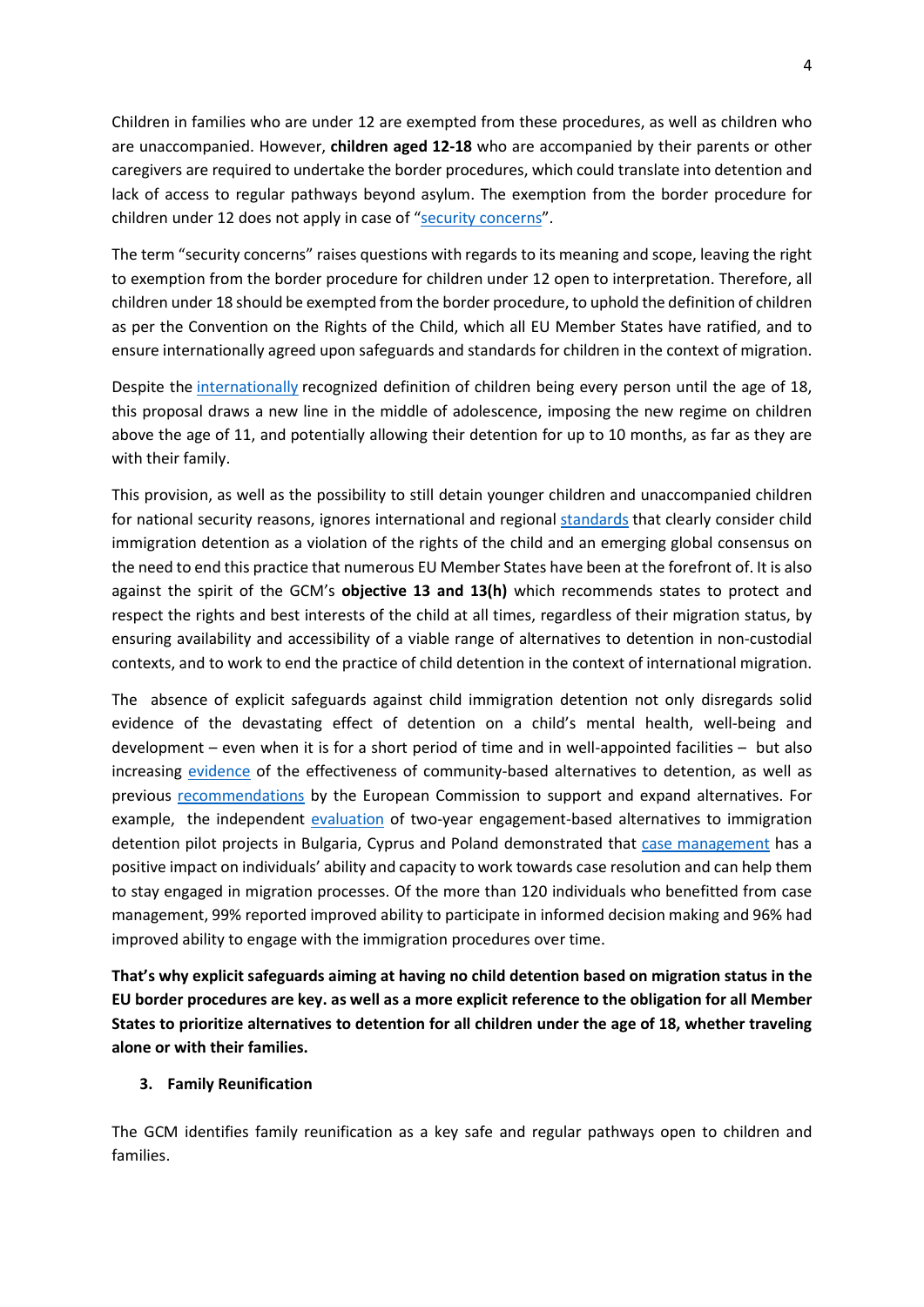In the Pact, the European Commission identifies the need to strengthen the right to family reunification by putting in place accelerated procedures and prioritizing unaccompanied children. Evidence requirements for family reunification under the 'Asylum and Migration Management Regulation' are also made more flexible and siblings and families formed in transit will now also be covered by the definition of 'family'. These are welcome developments. Administrative barriers such as complicated and costly procedures to prove a family relation (e.g. required DNA testing), as well as high income requirements and short deadlines to apply often mean that children and families struggle to access family reunification, which is a key safe and regular route for them.

# Increasing access to family reunification by eliminating administrative barriers and obstacles is paramount for children and families, and we recommend that European states implement these policies in the best interests of the child as a matter of urgency.

The GCM can be a very useful framework to expand access to family reunification for children in migration. The Compact identifies family reunification as one of the key safe and regular pathways open to children and families (objective 5 (i) and 7 (f) and recommends increased availability of family reunification procedures, as well as an increase of favorable and expedited decisions of family reunification applications, which facilitate protection, inclusion and social cohesion in the host country (objective 16 (c).

### 4. Impact of COVID-19 on children in migration

The particular context of the global pandemic in 2020 has greatly impacted migrant children in Europe and exacerbated many of the risks they face.

We welcome that several EU member states have put in place measures to (temporarily) regularize migrants' stay (Italy and Portugal) or grant safe access to healthcare regardless of status (Ireland). EU Member States have also released migrants from detention, as alternatives to immigration detention have emerged as a viable solution to mitigate public health concerns while ensuring access to rights, protection and essential services for migrants.

However, despite ongoing efforts by many governments and their partners, in some cases migrant children and their parents have fallen through the cracks of response measures.

Many migrant parents lost jobs during periods of confinement and were ineligible for government financial support due to their irregular status. They turned to civil society organizations and to local authorities with requests for food to help them survive. For migrant children and families in situations of acute vulnerability, such as those who are homeless, living in encampments, reception centers, or in immigration detention, the risk of infection is great because of proximity and poor living conditions. It is even more difficult to contain the spread of the virus in such precarious, unsanitary and overcrowded settings.

The unprecedented disruption to education has made it even more difficult for children in migration to access learning opportunities and reliance on remote learning modalities have left many migrant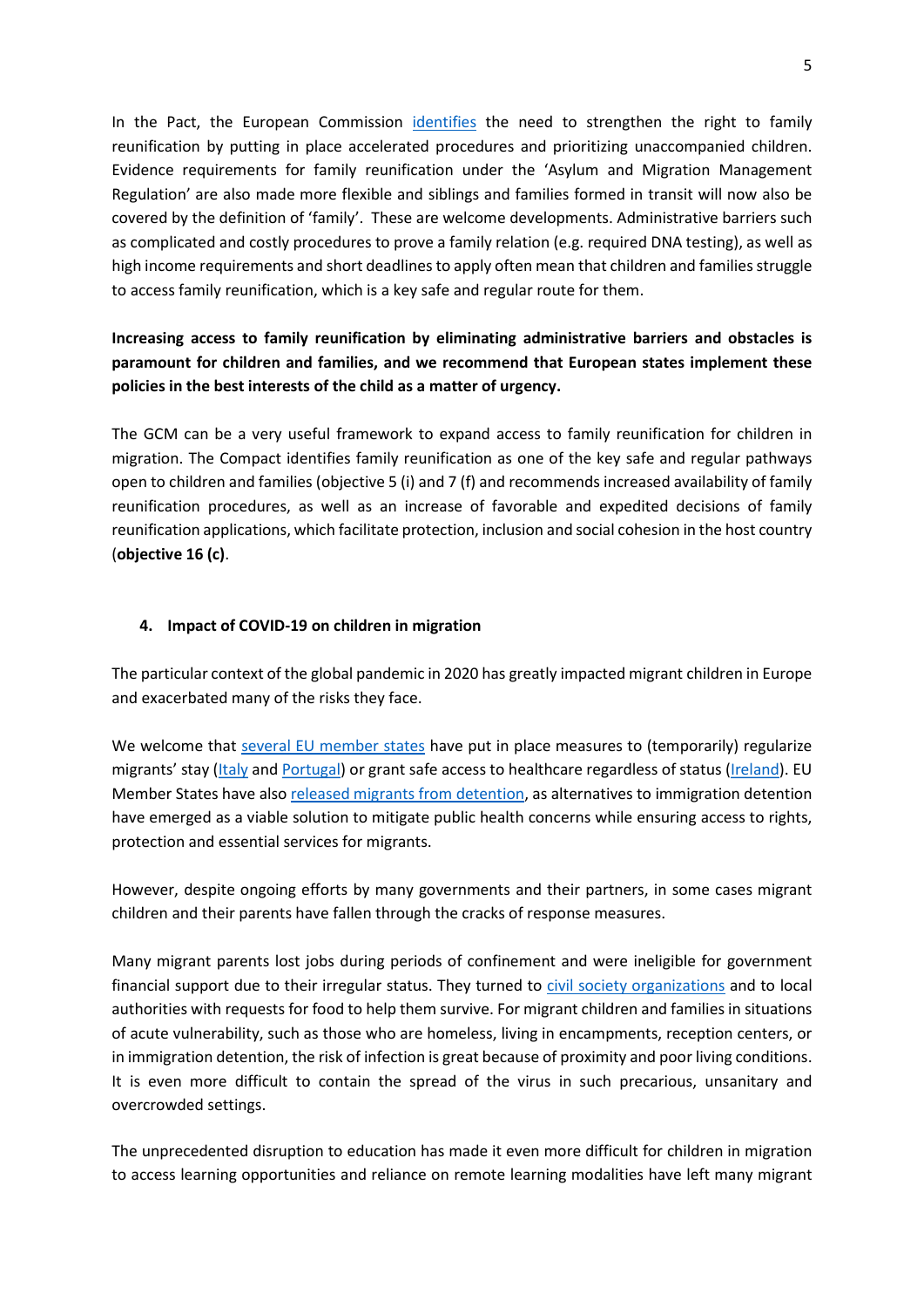children behind. School closures across Europe have further exacerbated GBV risks and gender-based inequalities, making girls even more vulnerable. EU Member States must ensure that remote learning and school reopening plans are inclusive of all children, irrespective of status, gender, or disability, and include the specific needs of migrant children. The GCM can be useful in guiding this response.

Children are facing increased risks of violence, exploitation and abuse, and of separation from their caregivers. Just as these risks have increased, access to child protection and psychosocial services – a crucial lifeline for many migrant children – has decreased in many European countries. EU Member States must prioritise and ensure funding for child protection, GBV and psychosocial services, and ensure that the needs of all children, including migrant children, are addressed. The GCM outlines how to provide child protection support to vulnerable migrant children, including unaccompanied children (Objectives 7 and 12).

In order to avoid increased vulnerability and poverty of migrant children and youth, it is important that:

- Families and children are able to access and benefit from COVID 19 response and recovery programmes and measures without any discrimination based on residence or migration status.
- EU member states ensure flexible labour mobility schemes, facilitate enrolment in national education systems and recognize transnational qualifications and skills.
- EU member states ensure that there is accurate public health information accessible in various languages as well as access to health care irrespective of migration status.
- Any delays or suspensions of procedures, for example of family reunification applications, be avoided at all cost.

It is of utmost importance that EU member states develop an appropriate child- and gender- sensitive long-term response to the pandemic that addresses the protection of children and families in migration. The GCM should thereby be used as a leading document, to ensure that this challenge is dealt with in an appropriate manner in line with internationally agreed upon standards and safeguards.

# Conclusions and Recommendations

The European regional review of the GCM is an important moment for European States and the Council and European Parliament to commit to ensure a rights-based approach in the further development of the new Asylum and Migration Pact and its alignment with the child-sensitive objectives and policy actions included in the GCM.

The GCM represents a global commitment to a set of safeguards and minimum standards in the context of international migration, that should be upheld regardless of European and national circumstances.

In the context of a global pandemic, the GCM can provide guidance to EU member states as well as the EU institutions to ensure a rights-based approach to one of the most vulnerable but most resilient groups in their society in order to unlock their talent and potential: children in migration.